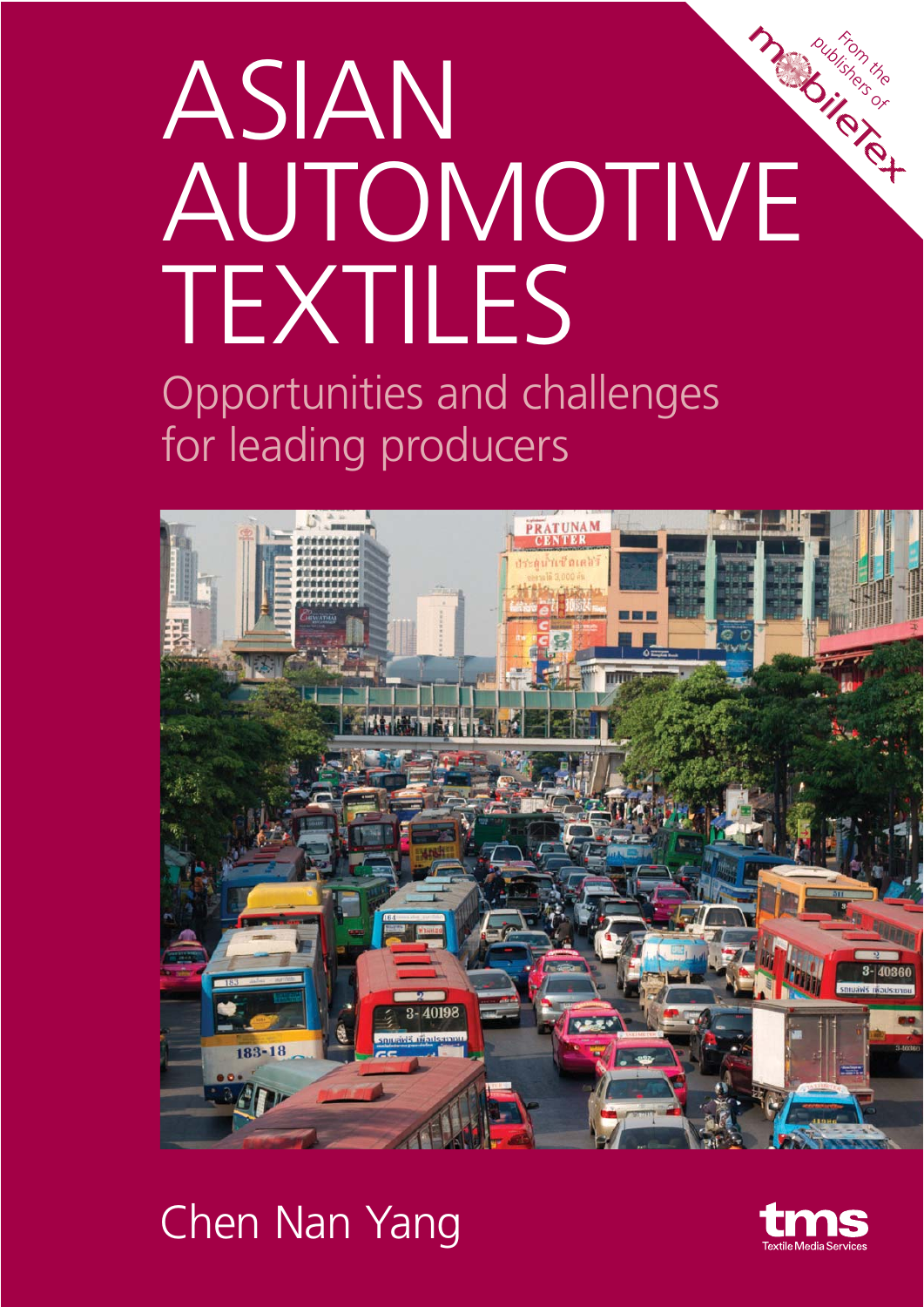# Asian Automotive Textiles

Opportunities and challenges for leading producers

1st edition November 2010

## By Chen Nan Yang

Editor: Geoff Fisher

Publisher: Judy Holland

ISBN 978-0-9565-2386-0

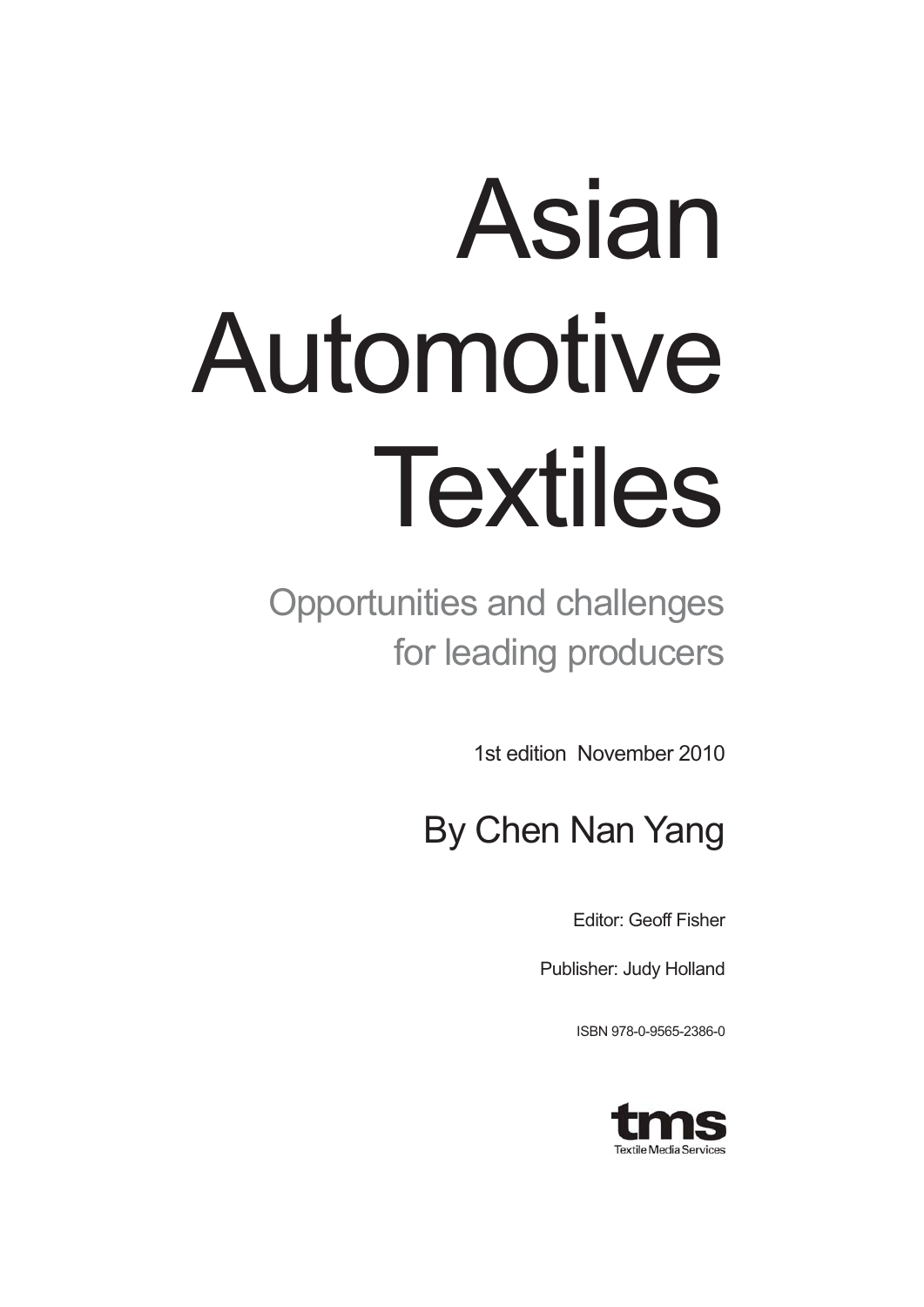## **Contents**

Contents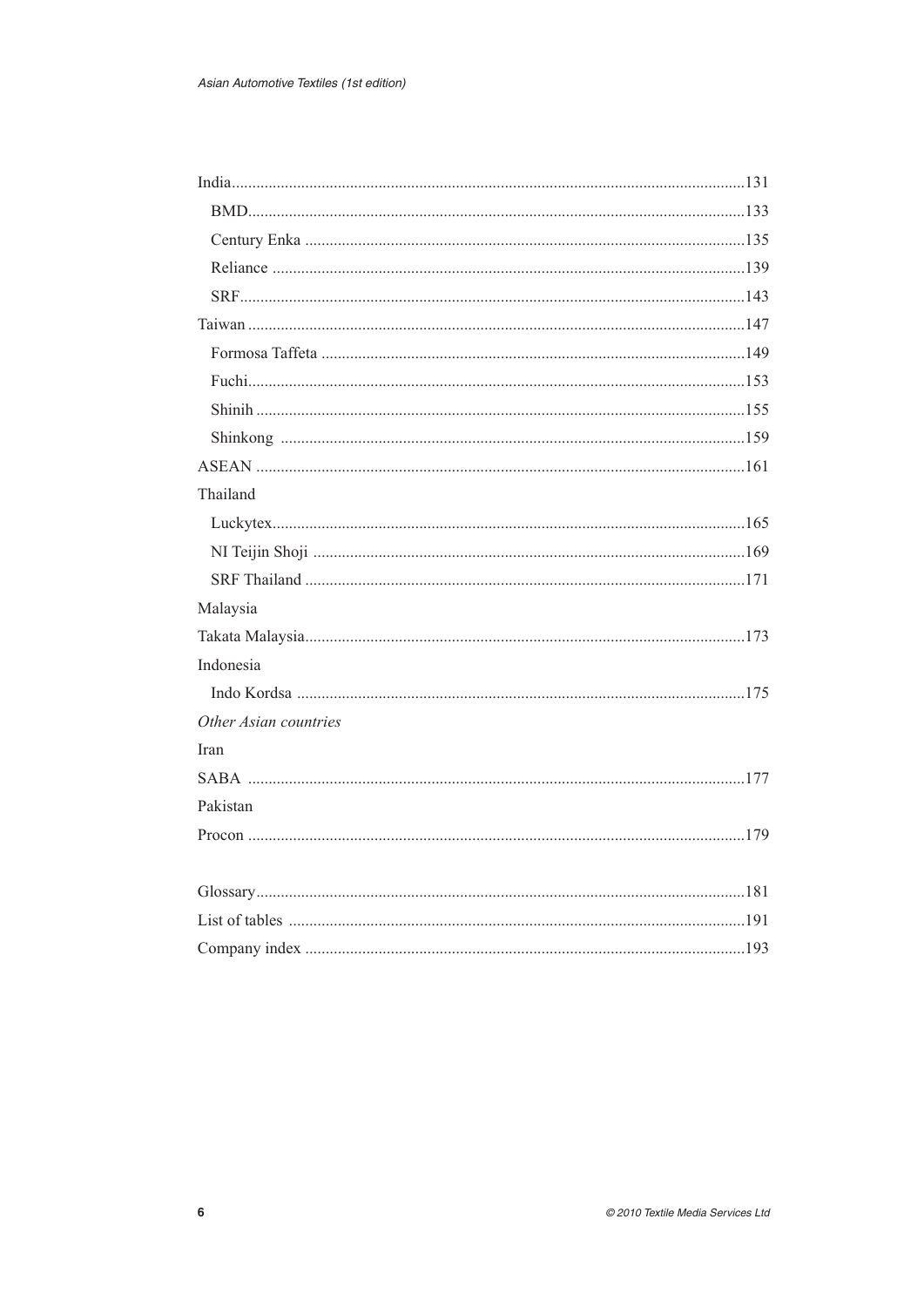## **Introduction**

Over the past two years, the global automotive textile industry suffered a downturn owing to the financial crisis. But in Asia, consumption and production continued to grow, even under the impact of the economic recession. Most companies featured in this report recorded profits in their automotive textile business during this period: Asia has definitely become the most promising market for the global automotive textile industry.

At the same time, Asia is gaining market share in this sector. In 2009, China and Japan became the largest vehicle manufacturing countries, with China overtaking the US, becoming the single largest automobile market in the world.

The boom in automobile production has created huge demand for local automotive textiles, while Asia's large-scale textile capacity and low labour costs provide the possibility for rapid growth of production. This report covers the opportunities and challenges the major players face in this changing market.

### **Automobile production**

Asia has become the world's largest automobile manufacturing region. In 2009, it produced more than 31.0m units, accounting for around half of global production, according to the China Association of Automobile Manufacturers (CAAM).

More than 95% of Asian automobile production came from 10 countries: China, Japan, South Korea, India, Thailand, Iran, Malaysia, Indonesia, Taiwan and Pakistan. Their total production declined slightly (-0.2%) in 2009 compared with the previous year, with

| Automobile production of 10 Asian countries, 2008-2009 |          |          |                    |  |  |
|--------------------------------------------------------|----------|----------|--------------------|--|--|
| ('000 units)                                           | 2008     | 2009     | 2009/08<br>$(\% )$ |  |  |
| China                                                  | 9,299.2  | 13,791.0 | $+48.3$            |  |  |
| Japan                                                  | 11,575.6 | 7,934.5  | $-31.5$            |  |  |
| South Korea                                            | 3,826.7  | 3,512.9  | $-8.2$             |  |  |
| India                                                  | 2,332.3  | 2,632.7  | $+12.9$            |  |  |
| Thailand                                               | 1,393.7  | 968.3    | $-30.5$            |  |  |
| Iran                                                   | 1,051.4  | 752.3    | $-28.4$            |  |  |
| Malaysia                                               | 530.8    | 485.2    | $-8.6$             |  |  |
| Indonesia                                              | 600.6    | 484.8    | $-22.6$            |  |  |
| Taiwan                                                 | 183.0    | 226.4    | $+23.7$            |  |  |
| Pakistan                                               | 156.0    | 109.7    | $-29.6$            |  |  |
| <b>Total 10 Asian countries</b>                        | 30,949.4 | 30,897.9 | $-0.2$             |  |  |
| World                                                  | 70,520.5 | 60,987.0 | $-13.5$            |  |  |
| Source: China Association of Automobile Manufacturers  |          |          |                    |  |  |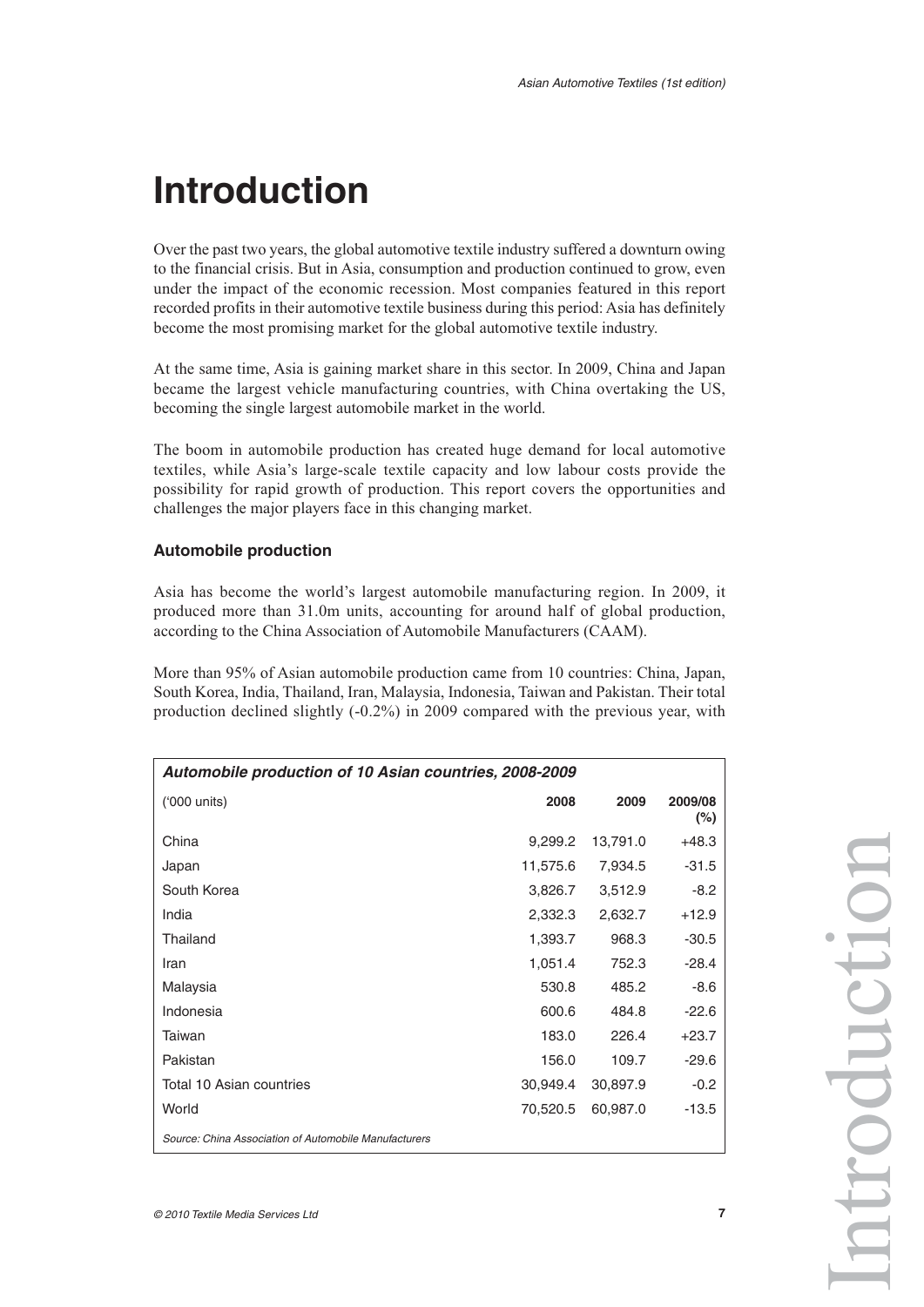growth in China, India and Taiwan offsetting the other countries' decline. China's production reached 13.8m units, accounting for nearly one quarter of global production.

#### **Automotive textile consumption**

As a result of the automobile boom, Asia's consumption of automotive textiles has grown rapidly over the past few years. It is estimated that vehicle production in these 10 Asian countries consumed 740,000 tonnes of automotive textiles in 2009, according to the China Nonwovens & Industrial Textiles Association (CNITA). Boosted by rising consumption, the Asian automotive textile industry has also grown rapidly in these countries, but the situation in each is different.

#### *Japan*

As the leading players in the Asian automotive textile industry, Japanese companies are expanding their production facilities and branches across Asia. Over the past decade, they have entered almost all the main markets in Asia. For example, since the 1990s Takata (page 101) has set up production facilities in China, Thailand, Singapore, South Korea and Malaysia; it now covers a region that consumes around 90% of all automotive textile products in Asia.

#### *China*

Over the past two decades, China has been entering the automotive textile industry, while foreign companies have also started to look for new opportunities there. China is now the world's largest textile manufacturing centre. But as profits for traditional textile production have declined and demand for automotive textiles has grown, increasing numbers of Chinese textile manufacturers have begun producing automotive textiles to secure profits.

For example, Berger Phoenix (page 29) turned to the automotive seatbelt business in 1993 as it found the profits from traditional textiles declining. Meanwhile, Hengli (page 41), one of the world's largest man-made fibre producers, started production of automotive high modulus low shrinkage (HMLS) industrial yarn in 2010, becoming the largest raw material supplier to the Chinese automotive textile industry.

Boosted by the rapidly increasing automobile market, China's production of automotive textiles has grown rapidly over the past decade, even under the impact of the global economic recession. The booming market has also provided opportunities to automotive textile makers in other countries: China imports automotive textiles worth around US\$4bn a year, according to Zhu Minru, CNITA vice president

## *South Korea*

The South Korean automotive textile industry is dominated by large companies: Hyosung (page 123) and Kolon (page 127) cover almost all the sectors of the business, including airbag yarn, tyre cord fabric, seatbelt fabric and others. They have started expanding to other Asian countries with their advanced technologies and strong research and develop ment (R&D) capabilities. At the same time, several large Japanese groups have seized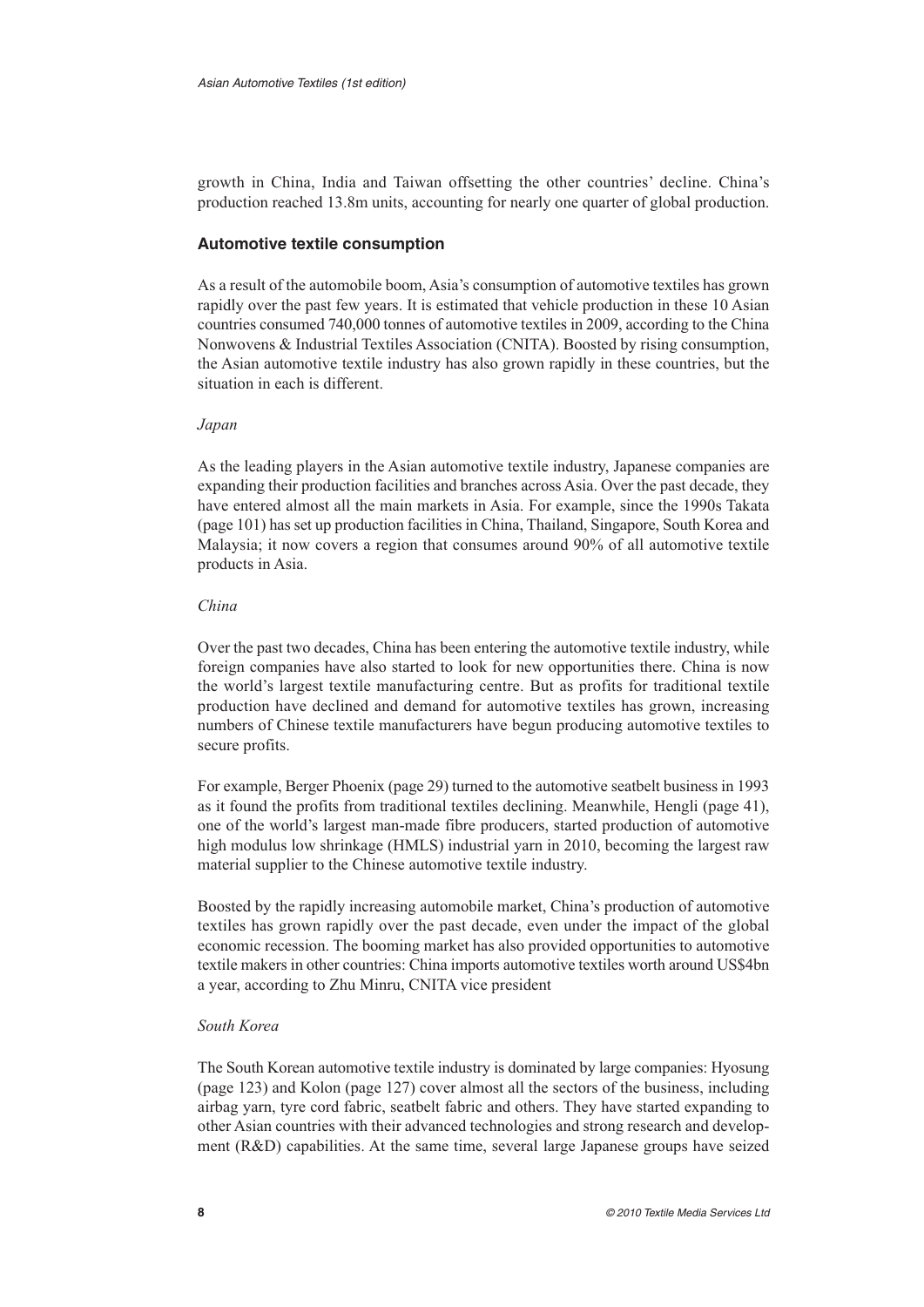## **China**

China has become the most promising automotive textile market in the world, with consumption in 2009 increasing 48.3% compared with the previous year to 368,607 tonnes (including imports). At the same time, its production of transport textiles, including textile products for automobiles, aircraft, trains, boats and ferries, grew 66.3% to 341,000 tonnes.

Although production has increased rapidly, China imported more than 50,000 tonnes of automotive textiles worth around US\$4bn a year up to 2009, according to Zhu Minru, vice president of the China Nonwovens & Industrial Textiles Association (CNITA). In 2009, as domestic production grew faster than consumption, China's imports of automotive textiles declined slightly.

## **Consumption and production**

According to Zhu, China's consumption and production of automotive textiles increased at a compound annual growth rate (CAGR) of more than 15% over the past decade. This slowed in 2008 owing to the economic recession, but recovered and surged again in 2009.

Textiles account for around 60% of the materials used for the interiors of passenger cars in China, according to Kuangda (page 55); for buses, 80% of the automotive interior materials are textiles.

For automobiles priced at below CNY200,000 (US\$29,400) in China, textile products account for more than 50% of the automotive interiors. For automobiles priced at CNY50,000-100,000 (US\$7,360-14,700), textile products account for around 80% of the automotive interiors.

| China: average textile consumption in the interior of passenger cars |             |             |  |
|----------------------------------------------------------------------|-------------|-------------|--|
|                                                                      | Area $(m2)$ | Weight (kg) |  |
| Seats (front and back)                                               | 12.0-16.0   | $3.0 - 4.5$ |  |
| Ceiling                                                              | $2.5 - 3.0$ | $0.7 - 1.0$ |  |
| Door panels                                                          | $1.6 - 3.0$ | $1.0 - 1.2$ |  |
| Carpet                                                               | $4.0 - 5.0$ | $7.0 - 8.0$ |  |
| Other                                                                | $0.5 - 2.9$ | $1.3 - 2.3$ |  |
| Whole car                                                            | 23.0-27.9   | 14.0-15.0   |  |
| Source: Kuangda                                                      |             |             |  |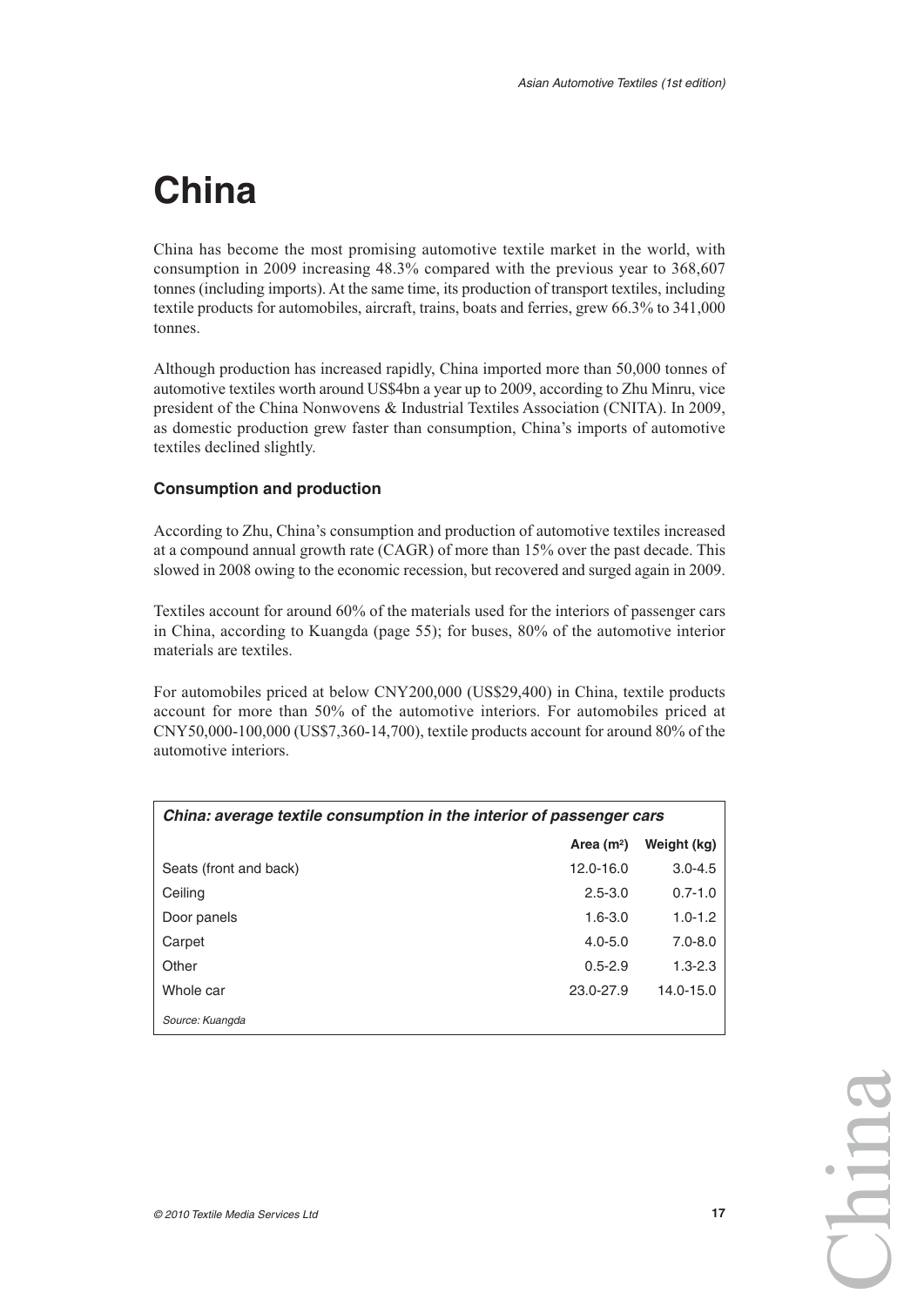## **Hailide**

**Zhejiang Hailide New Material Co Ltd, China Warp Knitting Scientific Technical Industrial Zone, Haining City, Zhejiang Province 314419, China. Tel: +86 573 8798 9969. Fax: +86 573 8798 9777. E-mail: hld@hailide.cn; www.hailide.com.cn. Industrial Yarn Division. Tel: +86 573 8798 5997. E-mail: davidzhang@hailide.cn**

*High rate of differentiation helps avoid losses in an industry suffering from severe overcapacity.*

Founded in 2001, Zhejiang Hailide New Material is one of the largest polyester industrial yarn producers in China. It has an annual capacity of 120,000 tonnes of polyester industrial yarn, including high modulus low shrinkage (HMLS) industrial airbag yarn and seatbelt yarn; it also produces truck covers.

Hailide has the capacity to produce 120,000 tonnes of polyester chips, 38,000 tonnes of polyvinyl chloride (PVC) materials, and 35m m2 of interior fabric per year.

The largest shareholder in Hailide is Gao Li Min, who holds 31.92% of the shares. The privately held Tonglian Investment is the second-largest shareholder, holding 21.76%.

Hailide was founded in 2001 as a private company. In January 2008, it entered the Chinese stock market and is listed on the Shenzhen Stock Exchange (stock code 002206).

At the end of 2009, Hailide had a total of 956 employees, including 614 in the production department, 35 in the sales department, 14 in the financial department, 28 in the administrative department, 150 in the technology department and 115 in other departments. To date, Hailide has no liability to any retired employees.

Hailide's production facilities are based in Haining City, covering an area of 81,727 m<sup>2</sup>. Its automotive textile equipment and production lines were imported from Japan's Toray Industries (page 113).

Hailide's main automotive textile products include:

- airbag yarn with specifications of 400D and 500D;
- automotive seatbelt yarn, which feature high strength, excellent abrasion resistance and good dyeing properties;
- HMLS polyester industrial yarn with specifications of 1,000D, 1,300D, 1,500D, 2,000D and 2,500D; main applications include tyre cord fabric, seatbelts, heat-resistant canvas, and transmission belts.

#### **Position in the industrial chain**

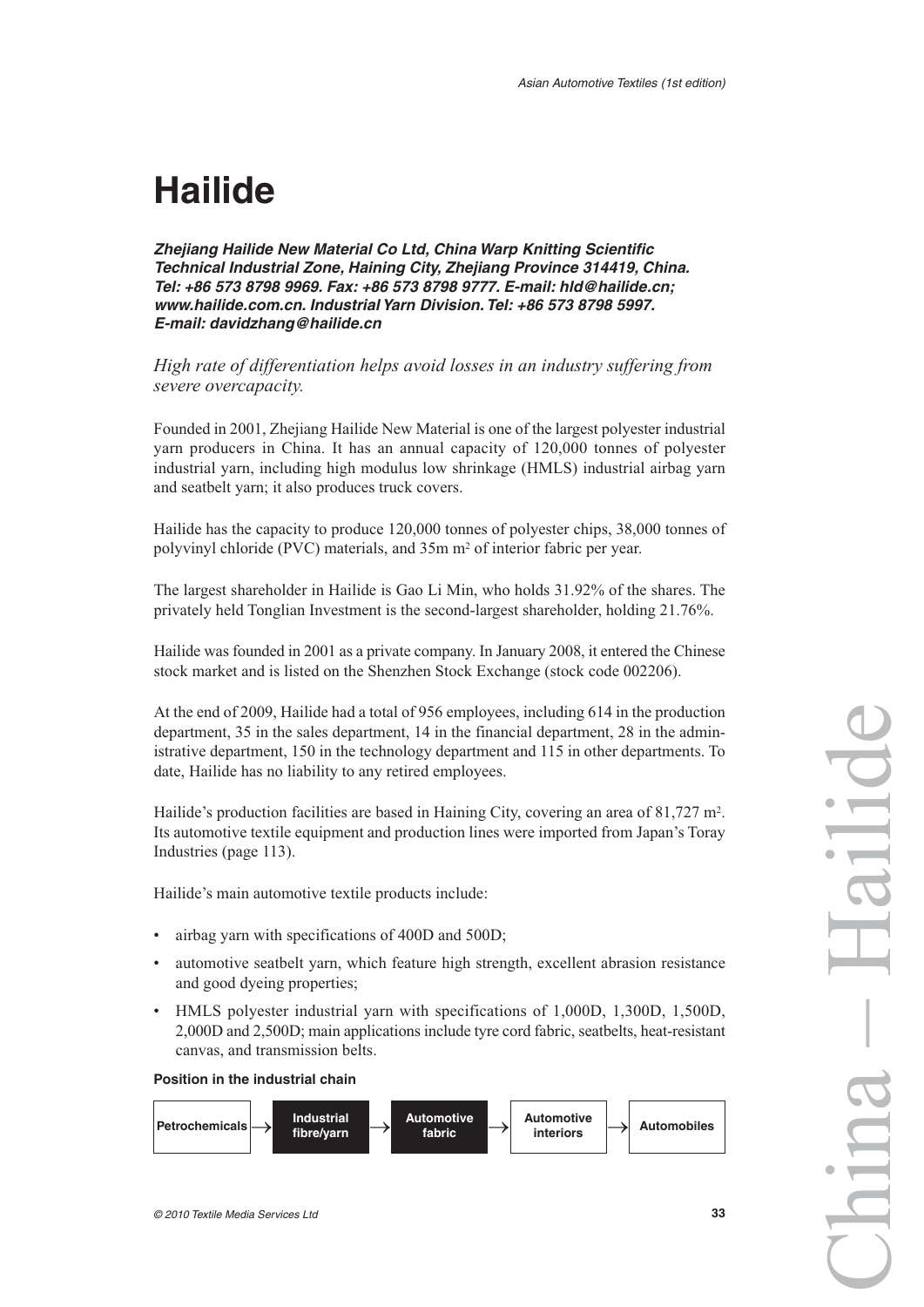- completion in 2010;
- a project for the production of new types of composite automotive materials at a total investment of CNY8.20m (US\$1.21m) and due to be finished in 2011.

#### **Current situation**

Shanghai Shenda's exports have increased as a result of the recovery in Asian markets; however, its profits have declined. On the domestic market, sales to Hubei Province increased 58% in 2009 compared with the previous year. In 2009, Shanghai Shenda sold the shares and assets of three traditional textile subsidiaries for CNY50m (US\$7.36m), finally exiting this business.

## **Risk and outlook**

Shanghai Shenda forecasts that it will face more challenges in 2010 and 2011 owing to the slow recovery of the global economy. It will use a diversification strategy and expand its automotive textiles business through mergers and acquisitions over the next few years.

After asset stripping of its traditional textile business, Shanghai Shenda expects sales to reach CNY4.6bn (US\$677.1m) in 2010 with profits of CNY130m (US\$19.1m).

| Shanghai Shenda: exports and total sales, 2006-2009 |       |       |       |       |                   |
|-----------------------------------------------------|-------|-------|-------|-------|-------------------|
| (CNYm)                                              | 2006  | 2007  | 2008  | 2009  | 2009/08<br>$(\%)$ |
| Japan and South Korea                               | 779   | 789   | 703   | 809   | $+15.1$           |
| Hong Kong, Taiwan and Macao                         | 556   | 468   | 83    | 80    | $-3.6$            |
| Other Asian countries                               | 209   | 301   | 215   | 268   | $+24.7$           |
| <b>USA</b>                                          | 1,043 | 791   | 1,041 | 1,082 | $+3.9$            |
| Other American countries                            | 67    | 77    | 120   | 126   | $+5.0$            |
| Australia                                           | 77    | 68    | 61    | 64    | $+4.9$            |
| Europe                                              | 827   | 994   | 1,094 | 1,022 | $-6.6$            |
| Total exports                                       | 3,623 | 3,583 | 3,382 | 3,527 | $+4.3$            |
| <b>Total sales</b>                                  | 4.779 | 4.879 | 4,761 | 5,018 | $+5.4$            |
| Source: Shanghai Shenda                             |       |       |       |       |                   |

| Shanghai Shenda: turnover and profits for automotive textiles, 2006-2009 |       |       |       |       |                     |
|--------------------------------------------------------------------------|-------|-------|-------|-------|---------------------|
| (CNYm)                                                                   | 2006  | 2007  | 2008  |       | 2009 2009/08<br>(%) |
| Turnover                                                                 | 396.0 | 521.3 | 468.4 | 489.6 | $+4.5$              |
| <b>Profits</b>                                                           | 69.0  | 85.7  | 64.9  | 49.7  | $-23.4$             |
| Source: Shanghai Shenda                                                  |       |       |       |       |                     |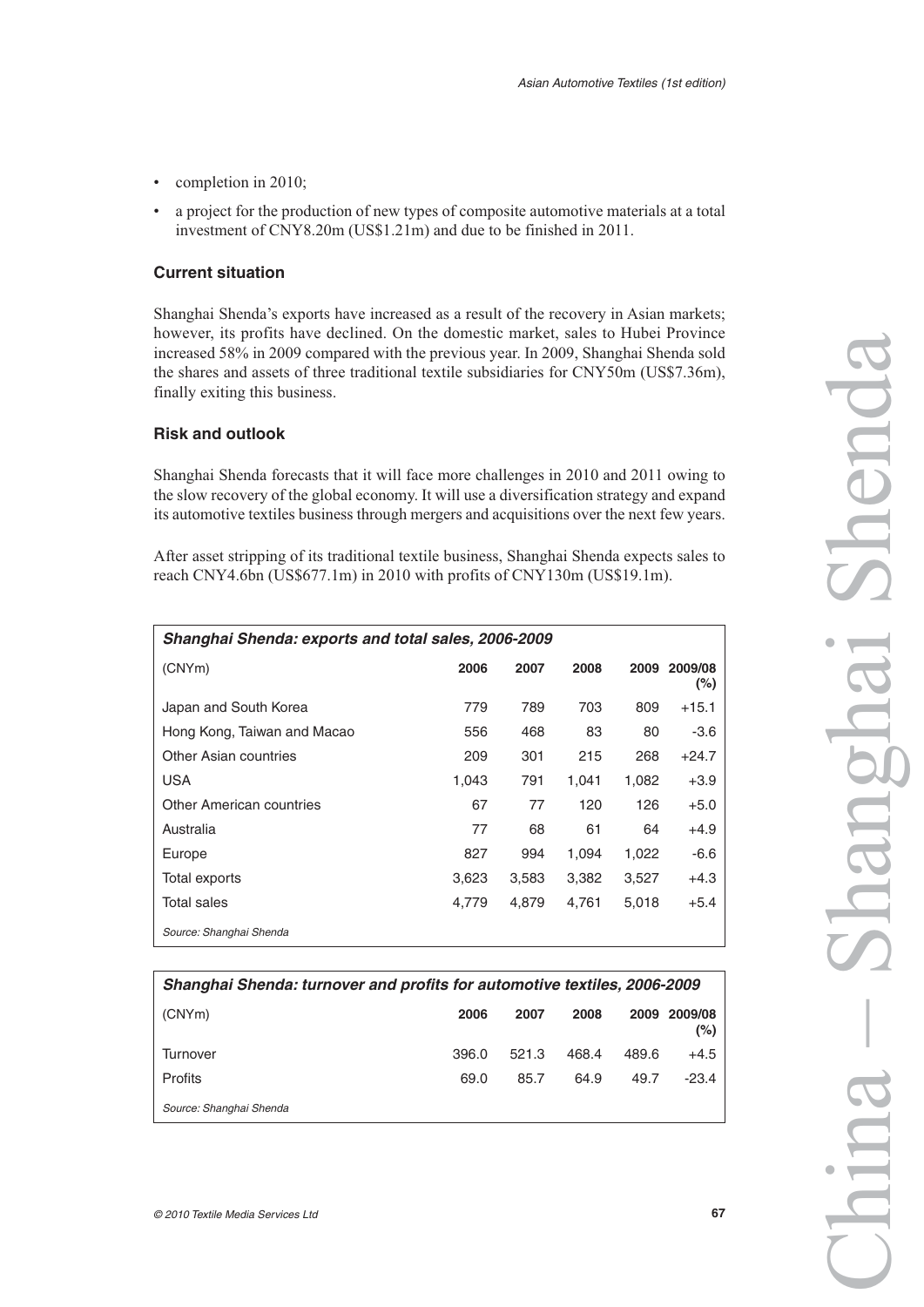## **BMD**

### **Bhilwara Melba De Witte Pvt Ltd, Bhilwara Towers, A-12, Sector-1, Noida 201301 (UP), India. Tel: +91 120 439 0000. Fax: +91 120 253 1648. E-mail: rsd@lnjb.com; www.bmdonline.net**

#### *Indian automotive textile producer seeks expansion to downstream sectors.*

Bhilwara Melba De Witte (BMD) is a leading Indian manufacturer of high-performance furnishing fabric for automobiles, decorative furnishing fabric for homes, contract furnishing fabric, flame-retardant fabric and air texturised yarn. It has an annual capacity of 5m linear metres of fabric and 1,800 tonnes of air texturised yarn.

BMD has established a business alliance with Japan-based Seiren (page 95), one of the world's leading functional automotive textile developers, for the automotive interior business in India.

BMD is a subsidiary of the LNJ Bhilwara Group, which was founded in 1961 and has grown to become a major company with a turnover of INR40bn (US\$858.4m) and exports of INR18.4bn (US\$394.9m) in the 2009 fiscal year (1 April 2009 to 31 March 2010). LNJ Bhilwara is also one of the largest textile companies in India with a turnover from textiles of INR24.5bn (US\$525.8m) and exports of INR10.3bn (US\$220.0m) in fiscal 2009.

BMD was founded in 1998 when LNJ Bhilwara Group's business extended to the automotive textile industry. In the 2003 fiscal year, BMD received an award of excellence from Tata Johnson Controls as an important automotive textile supplier. In fiscal 2005, it received an award of excellence from Krishna Maruti for outstanding performance.

BMD's main products include dobby and jacquard woven fabric, warp and weft knitted fabric, and flame-retardant fabric used for the production of automotive, decorative and contract furnishing applications, as well as technical textiles and air texturised yarns.

In the domestic market, BMD mainly supplies leading global original equipment manufacturers (OEMs). Its customers over the past few years include Toyota (Innova model), Honda, Maruti Suzuki, Tata Motors, General Motors (GM), Ford, Fiat, HM-Mitsubishi, Renault, Volvo and Mahindra & Mahindra (M&M).

BMD's main production facility is based in Banswara, Rajasthan, India. It covers an area of  $115,000$  m<sup>2</sup> (factory area 30,000 m<sup>2</sup>). By July 2010, BMD had more than 400 employees.

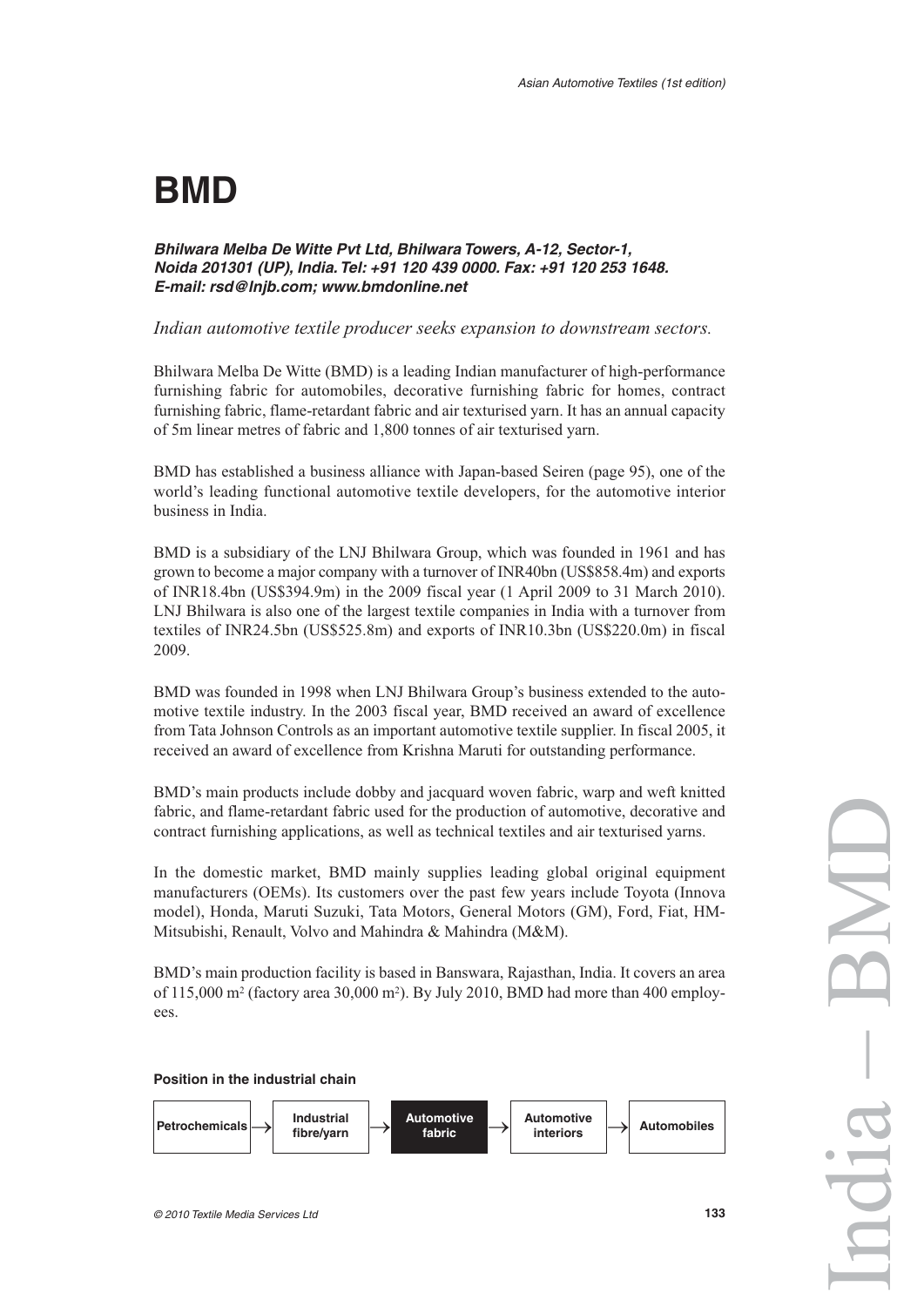| Formosa Taffeta: turnover by product, 2008-2009 |        |        |                         |
|-------------------------------------------------|--------|--------|-------------------------|
| (TWDm)                                          | 2008   |        | 2009 2009/08<br>$(\% )$ |
| PA 6 and PA 66 fabric                           | 8,872  | 7,446  | $-16.1$                 |
| Tyre cord fabric                                | 7,490  | 6,819  | $-9.0$                  |
| Polyethylene bags                               | 479    | 432    | $-9.8$                  |
| Yarn                                            | 420    | 477    | $+13.6$                 |
| Cotton fabric                                   | 1,137  | 808    | $-28.9$                 |
| Woven fabric                                    | 585    | 457    | $-21.9$                 |
| Oil products                                    | 9,137  | 10,433 | $+14.2$                 |
| Total                                           | 28,120 | 26,873 | $-4.4$                  |
| Source: Formosa Taffeta                         |        |        |                         |

| Formosa Taffeta: production, 2008-2009  |       |       |                         |
|-----------------------------------------|-------|-------|-------------------------|
|                                         | 2008  |       | 2009 2009/08<br>$(\% )$ |
| PA 6 and PA 66 fabric (m linear metres) | 220.6 | 166.3 | $-24.6$                 |
| Tyre cord fabric ('000 tonnes)          | 48.3  | 45.6  | $-5.4$                  |
| Polyethylene bags ('000 tonnes)         | 6.6   | 6.3   | $-4.5$                  |
| Yarn ('000 tonnes)                      | 3.445 | 4.456 | $+29.3$                 |
| Cotton fabric (m linear metres)         | 16.7  | 10.8  | $-35.0$                 |
| Woven fabric (m linear metres)          | 2.6   | 1.9   | $-25.6$                 |
| Oil products $(m m3)$                   | 337.3 | 428.9 | $+27.2$                 |
| Source: Formosa Taffeta                 |       |       |                         |

Taiwan – Formosa Taffeta Formosa Taffet: Taiwan-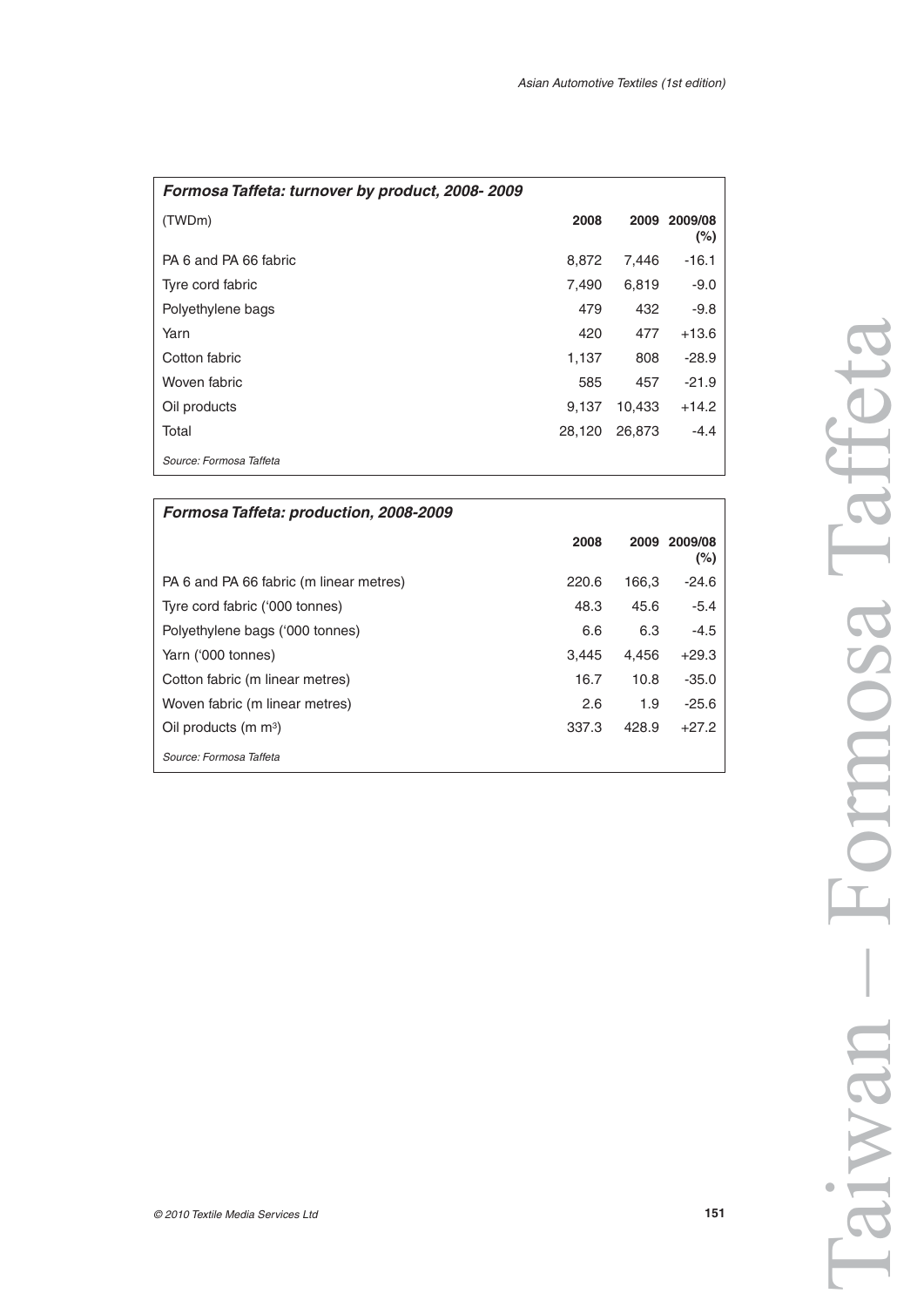## **REPORTS ORDER FORM**

## **Fax to: +44 8700 940868**

## **or scan and e-mail to info@textilemedia.com**

## **www.textilemedia.com**

| I would like to order the following report(s):                                                         |
|--------------------------------------------------------------------------------------------------------|
| □ Textiles in Architecture: Materials suppliers for building and construction (1st edition) GBP £345   |
| □ Personal Protection Textiles: 40 suppliers of heavy duty fabrics (1st edition) GBP £395              |
| □ Automotive Textiles: The changing landscape for Tier 1 and Tier 2 suppliers (2nd edition) GBP £445   |
| □ Asian Automotive Textiles: Opportunities and challenges for leading producers (1st edition) GBP £445 |
|                                                                                                        |
|                                                                                                        |
|                                                                                                        |
|                                                                                                        |
|                                                                                                        |
|                                                                                                        |

\* published by International Media Group

| Complete your contact details:                                                 | Complete your payment details:                                                                                                                                                  |
|--------------------------------------------------------------------------------|---------------------------------------------------------------------------------------------------------------------------------------------------------------------------------|
|                                                                                | Total value of order GBP £                                                                                                                                                      |
|                                                                                | □ I will send a cheque payable to Textile Media Services Ltd                                                                                                                    |
|                                                                                | □ Please invoice my company                                                                                                                                                     |
|                                                                                | □ I would like to pay by bank transfer in US dollars, euros or<br>pounds sterling<br>(Textile Media Services will send you details of our bank accounts in these<br>currencies) |
|                                                                                | $\Box$ Please charge my $\Box$ MasterCard $\Box$ Visa                                                                                                                           |
|                                                                                |                                                                                                                                                                                 |
|                                                                                |                                                                                                                                                                                 |
|                                                                                | (last three digits on signature strip on back of card)                                                                                                                          |
|                                                                                |                                                                                                                                                                                 |
|                                                                                | Cardholder/invoice address (if different from left) _____________                                                                                                               |
| ALL FORMS MUST HAVE A SIGNATURE TO CONFIRM YOUR ORDER                          |                                                                                                                                                                                 |
|                                                                                |                                                                                                                                                                                 |
| How to contact us:                                                             |                                                                                                                                                                                 |
| <b>Textile Media Services Ltd</b><br>$\equiv$                                  |                                                                                                                                                                                 |
| 2A Bridge Street, Silsden, Keighley BD20 9NB, UK<br>Æ,<br>Tel: +44 1535 656489 |                                                                                                                                                                                 |
| 閶                                                                              | EU companies must supply VAT/BTW/MOMS/IVA/FPA no.                                                                                                                               |
| Fax: +44 8700 940868                                                           |                                                                                                                                                                                 |
| √∱<br>E-mail: info@textilemedia.com                                            |                                                                                                                                                                                 |
| 鳳<br>Web: www.textilemedia.com                                                 | Report(s) will be dispatched on receipt of payment                                                                                                                              |